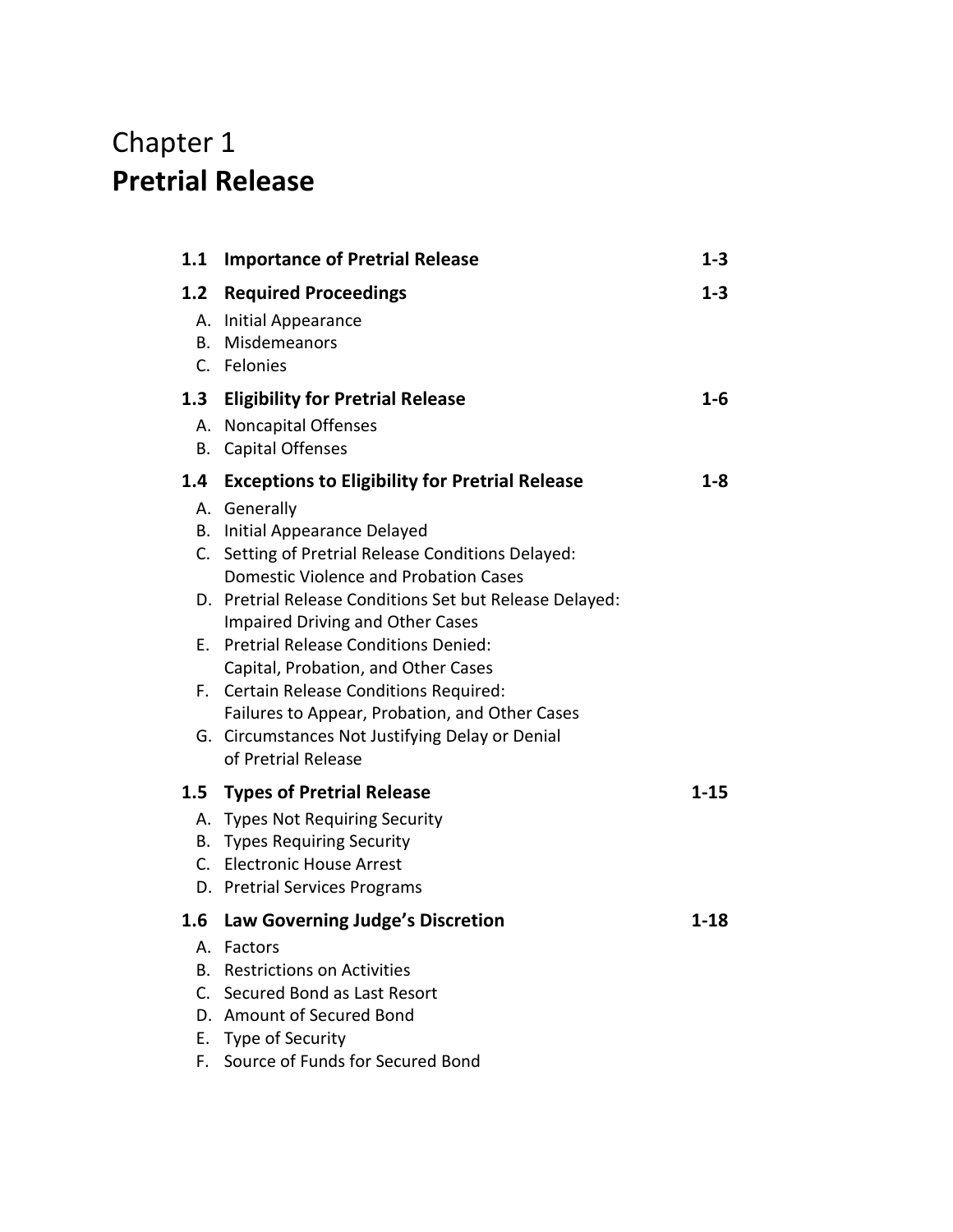| 1.7                                                               | <b>Investigation and Preparation for Bond</b><br><b>Reduction Motion</b>                                                                                                                                                                                                                                                 | $1-22$   |
|-------------------------------------------------------------------|--------------------------------------------------------------------------------------------------------------------------------------------------------------------------------------------------------------------------------------------------------------------------------------------------------------------------|----------|
|                                                                   | 1.8 Procedure for Bond Reduction Motion<br>A. Who Hears the Motion<br><b>B.</b> Uncontested Bond Reductions<br>C. Contested Bond Hearings<br>D. Successive Motions                                                                                                                                                       | $1-22$   |
|                                                                   | 1.9 Post-Release Issues<br>A. Modification of Pretrial Release Conditions<br>B. Consequences of Violation of Conditions<br>C. Consequences of Failure to Appear<br>D. Orders for Arrest<br>E. Bond Forfeitures<br>F. Surrender by Surety<br>G. Return of Security<br>H. Post-Release Issues Affecting Noncitizen Clients | $1 - 25$ |
|                                                                   | 1.10 Release Pending Appeal<br>A. Appeal from District Court Conviction<br>B. Appeal from Superior Court Conviction                                                                                                                                                                                                      | $1 - 32$ |
|                                                                   | 1.11 Dismissal as Remedy for Violations<br>A. Impaired Driving Cases<br>B. Domestic Violence Cases<br>C. Other Holds                                                                                                                                                                                                     | $1 - 35$ |
| <b>Appendix 1-1: Interview Checklist for Bond Hearing</b><br>1-46 |                                                                                                                                                                                                                                                                                                                          |          |

Sections 15A-531 through 15A-547.1 of the North Carolina General Statutes (hereinafter G.S.) contain the basic provisions on pretrial (and posttrial) release for criminal charges. *See also* G.S. 15A-1345(b), (b1) (release conditions in probation cases). Subject to these general requirements, local policies and practices may vary. *See* G.S. 15A-535(a) (senior resident superior court judge, in consultation with chief district court judge or all district court judges in district, must issue pretrial release policies for each county in judicial district); *see also State v. Harrison*, \_\_\_ N.C. App. \_\_\_, 719 S.E.2d 204 (2011) (district court judge did not err by *not* following administrative order issued by senior resident superior court judge on pretrial release conditions where superior court judge did not consult with district court as required by G.S. 15A-535(a)).

In many instances, prosecutors may not oppose the setting of pretrial release conditions that your client can meet. At other times, defense counsel must overcome the prosecutor's or court's resistance to a bond reduction. For sample bond reduction and other pretrial release motions,